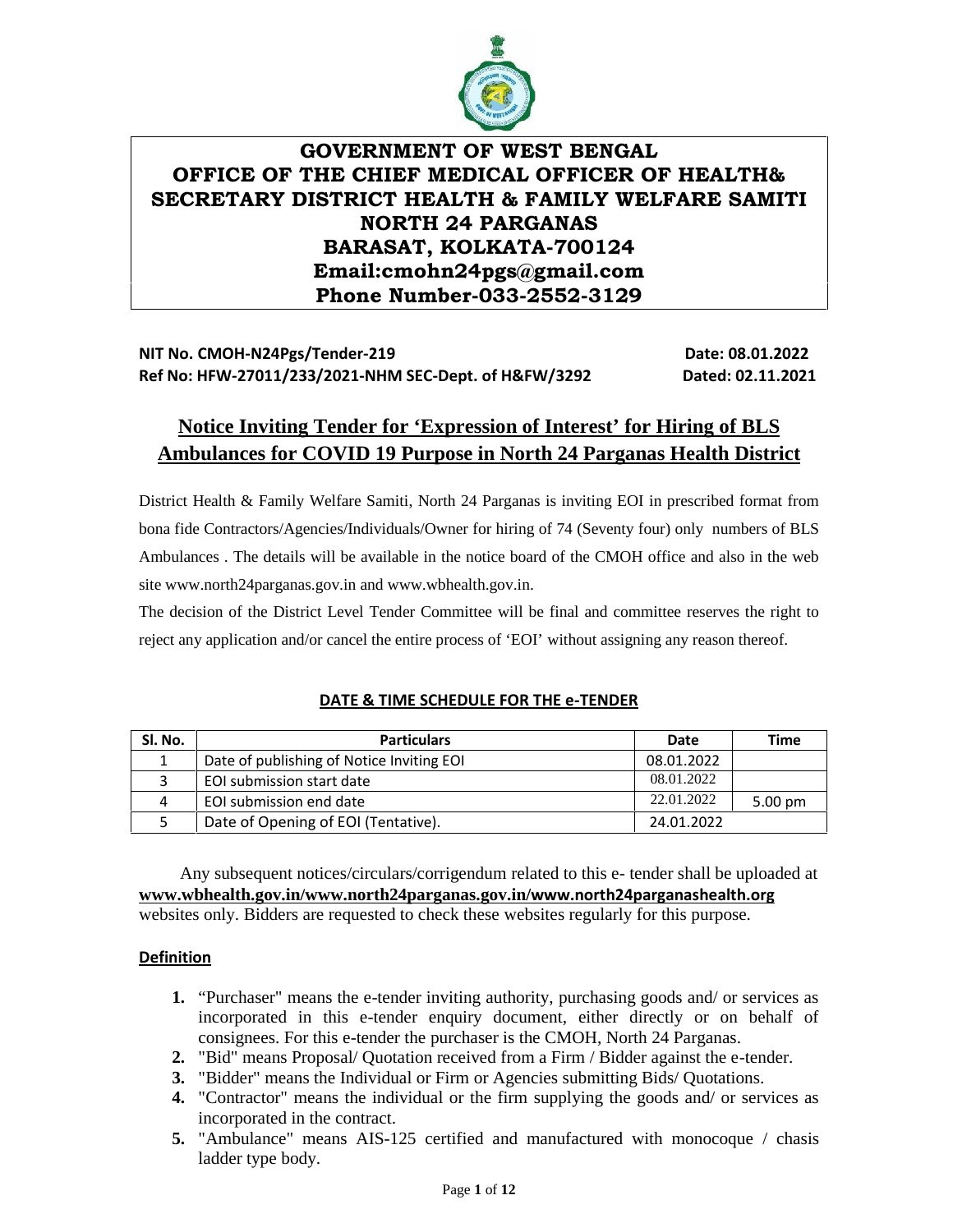- **6.** "Earnest Money Deposit" (EMD) means Bid Security/ monetary amount or financial guarantee to be furnished by a bidder along with its bid.
- **7.** "Contract" means the written agreement entered into between the purchaser/ consignee and the contractor, together with all the documents mentioned therein and including all attachments, annexure etc. therein.
- **8.** "Specification" means the document/ standard that prescribes the requirement with which goods and/ or service has to conform.
- **9.** "Inspection" means activities such as measuring, examining, testing, gauging one or more characteristics of the goods and / or service and comparing the same with the specified requirement to determine conformity.

## **EMD**

| Sl. No | <b>Particulars</b>                                                                                                       | <b>Estimated Value (EV)</b>                             | <b>Security Deposit</b><br><b>Amount</b> |
|--------|--------------------------------------------------------------------------------------------------------------------------|---------------------------------------------------------|------------------------------------------|
| 1.     | 'Expression of Interest' for<br><b>Hiring of BLS Ambulances in</b><br><b>North 24 Parganas Health</b><br><b>District</b> | Rs. 90000/- per<br><b>Month per</b><br><b>Ambulance</b> | Rs. 1800/- per<br>ambulance              |

\*\* The earnest money (EMD) should be paid online in favour of **"District Health & Family Welfare Samiti, North 24 Parganas", payable at Barasat, North 24 Parganas at Bank of India, Nabapally Branch, A/C No. 424210100036711; IFSC- BKID0004242**

#### PART-I

#### **RATE CONTRACT FOR HIRING THE SERVICES OF AMBULANCES FOR (24 X 7)**

#### **1.0 NAME OF WORK**

Contract for hiring the ambulance services of 74 (seventy four) Basic Life Support Ambulances under India Covid-19 Emergency Response and Health Systems Preparedness Package-Phase II (ECRP-Phase-II) to transport and referral of COVID-19 patients.

#### **2**.**0 SCOPE OF WORK:**

The BLS ambulances with driver and EMT will be placed at the following locations under CMOH- North 24-Parganas district for transportation of COVID-19 patients and in addition to this to meet up any unforeseen emergency situation the ambulances may be used.

Block Hospitals.

Medical College & Hospitals/ District Hospitals.

Sub Division Hospitals / State General Hospitals.

COVID Care Centres/ Safe Homes.

District COVID Admission Cell

Municipality /Corporation level.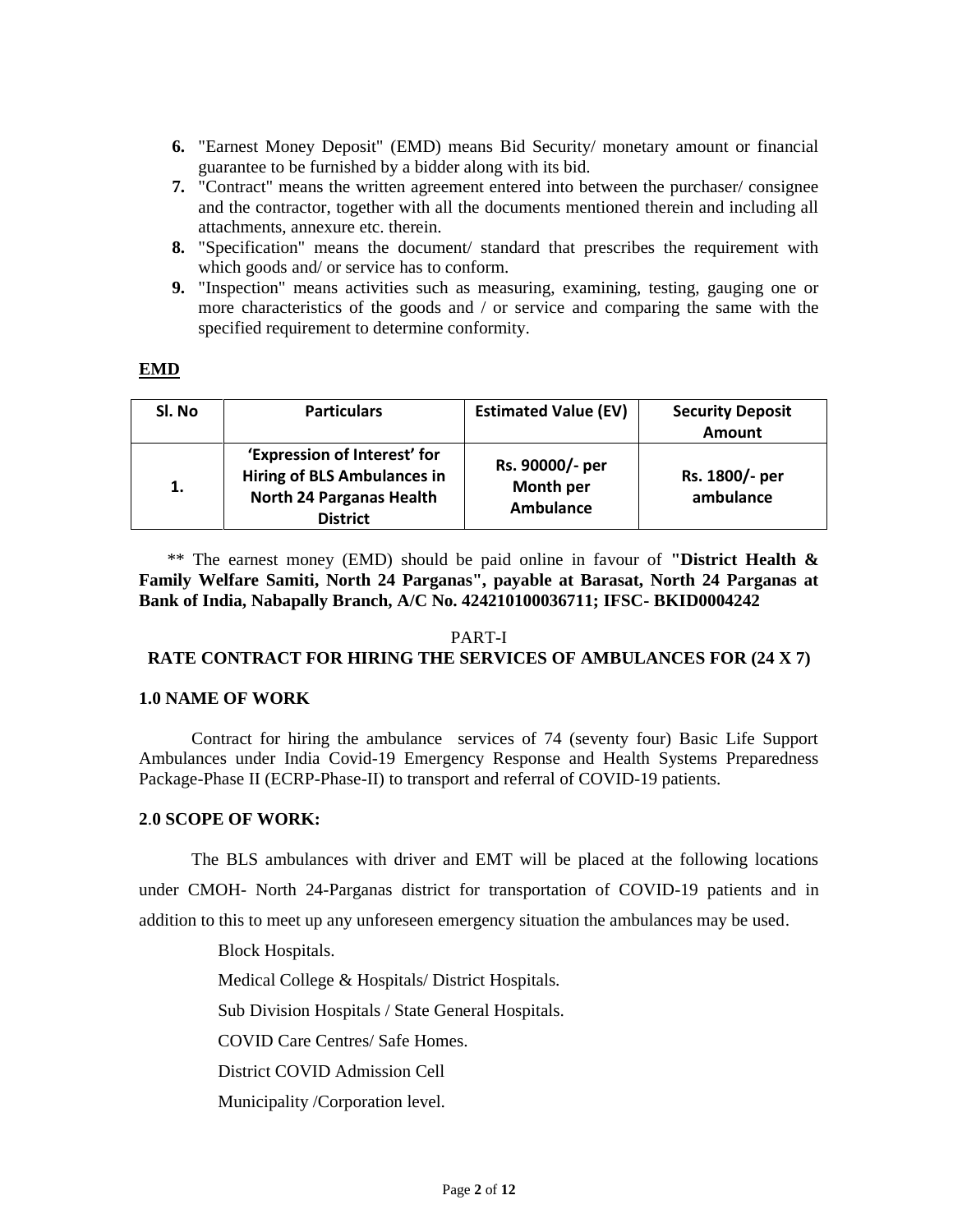This 'Expression of Interest' is to enter into the rate contract with the agency for hiring the services of the Basic Life Support Ambulances on round the clock (24 X 7) basis initially for Six  $(6)$  months at the offered rate.

## **3.0 ELIGIBILITY CRITERIA**

The Tenderer should enclose along with tender, the following documents to justify their capacity to execute the contract.

3.1 Tender should have registered owner of the BLS Ambulances or the Tenderer should have an arrangement (MOU) with the owner of the BLS Ambulances for the proposed hiring to Hospital

3.2 The BLS Ambulances should not be older than two year on the date of tender opening and it should be good running conditions.

3.3 The BLS Ambulances should have valid Registration Certificate, up-to-date Road tax payment, Comprehensive Insurance Certificate, etc in respect of the ambulance.

- 3.4 Tender should submit copy of Pan Card & GST Certificate.
- 3.5 His/Her financial position along with trade licences.
- 3.6 The tenderer must have local office within 20 KM radius of the hospital/in the District of North 24 Parganas , comprising skilled technical persons, as required for providing smooth support to the said hospitals with respect to trouble free operation of Ambulance movements.
- 3.7 The tenderer shall submit valid documents duly self attested in support of the above eligibility criteria along with the tender. The offers of tenderer who are not passing the prescribed eligibility criteria may be /liable to be rejected.

#### **4.0 CREDENTIAL OF THE TENDERER (Desirable) :**

4.1 Particulars of similar contract, if any, handled by the Tenderer previously with State Government / Central Government /Hospital may be attached with the tender document, quoting its money value.

## **5.0 Ambulance Requirements**:

5.1 The BLS Ambulances should meet the detailed specifications as mentioned in Annexure-B

5.2 The BLS Ambulances should not be older than two year on the date of tender opening and it should be in good running condition.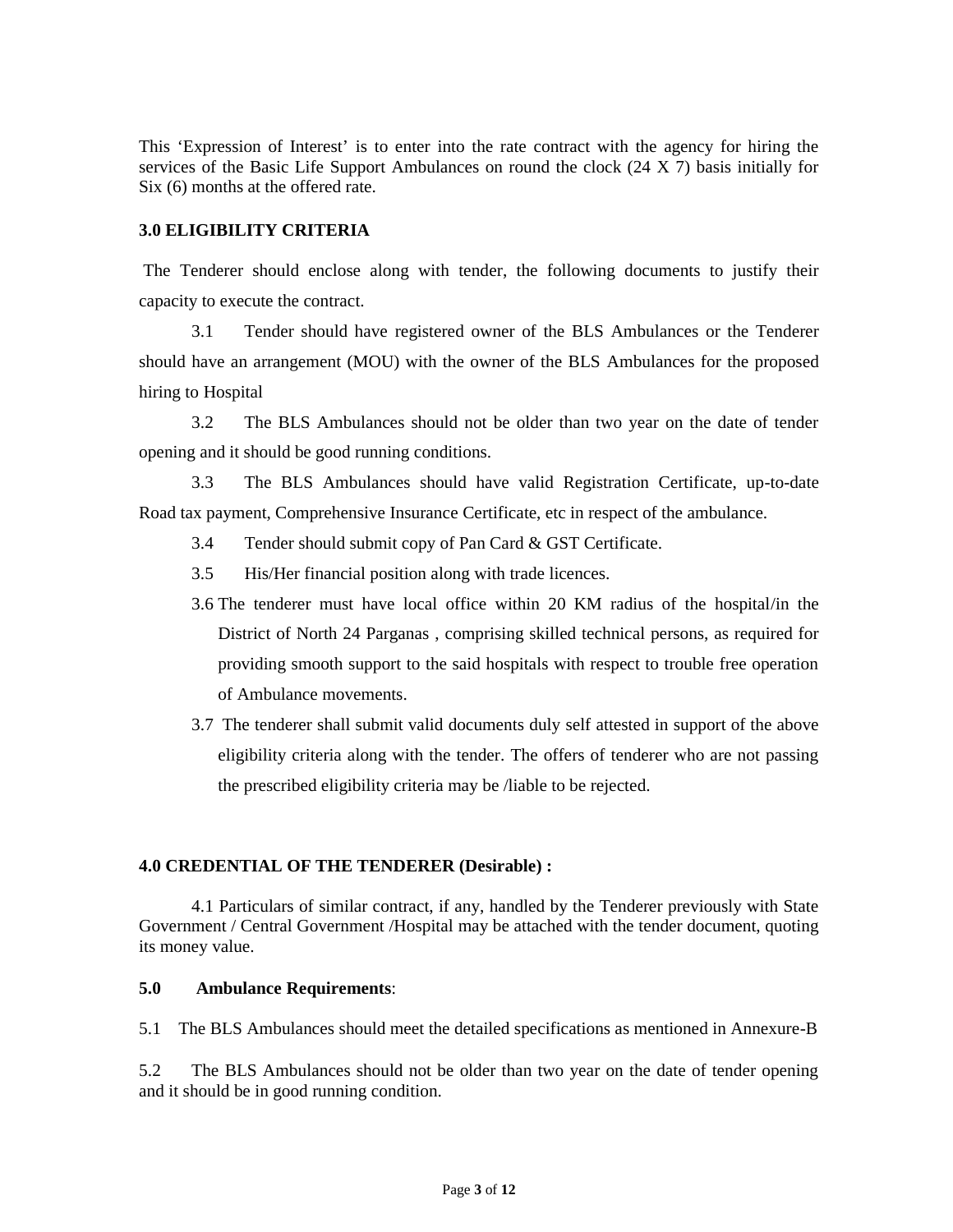5.3 The BLS Ambulances should have been registered in the name of Agency or the Tenderer should have an arrangement (MOU) with the owner of the BLS Ambulances for the proposed hiring to Hospital.

5.4 The BLS Ambulances should be made available with the driver round the clock at par deployment order issued by the CMOH/Superintendents/BMOHs.

5.5 The BLS ambulance should contain all the equipments as mentioned at Annexure -B

5.6 BLS Ambulances should be registered with competent RTO authorities & registration should be as an ambulance with valid permit .The document proving the ownership of BLS Ambulances with Tenderer is to be enclosed. The offered BLS Ambulances should have necessary permission from RTO for plying as ambulance as per rules in vogue with valid pollution & fitness certificate etc.

5.7 The BLS Ambulances should be insured and the insurance should be valid and comprehensive and should have renewed from time to time.

5.8 The maintenance/repair of Ambulance, fuel, safety and security of Driver will be the entire responsibility of the contractor.

5.9 Contractor shall have to maintain the ambulance in good running condition. In case of service, repair and breakdown, contractor will have to provide alternative BLS Ambulances within 3 hours. If the contractor fails to arrange the BLS Ambulances for more than 3 hours, that day will be treated as absent and payment will be deducted for that day and also penalty will be imposed.

5.10 The BLS Ambulances should be well maintained and free from paint patches, rusty body and ugly look. The interior of the BLS Ambulances should be cleanly and decently maintained and provided with proper seat covers.

#### **6.0 Driver Requirements**:

6.1 Contractor has to provide drivers with a uniform along with black shoes for duty. Spare driver should be made available during the rest or leave or absence of regular drivers as per the labour laws in vogue from time to time. The contractor on his own cost should arrange spare driver and ambulance should not remain idle for want of driver.

6.2 In case of non-availability of driver on any day or part thereof, penalty will be imposed. Further, Hospital administration is having full powers to utilize the contractor's ambulance during non-available period of driver, in case of emergencies for transportation of patients.

6.3 The driver should have the knowledge of first aid and he shall also be responsible for cleanliness, maintenance, repairs etc. of ambulance.

6.4 The driver should possess a valid driving license in his BLS Ambulances always.

6.5 The driver should be healthy, free from contagious diseases and not more than 55 years old.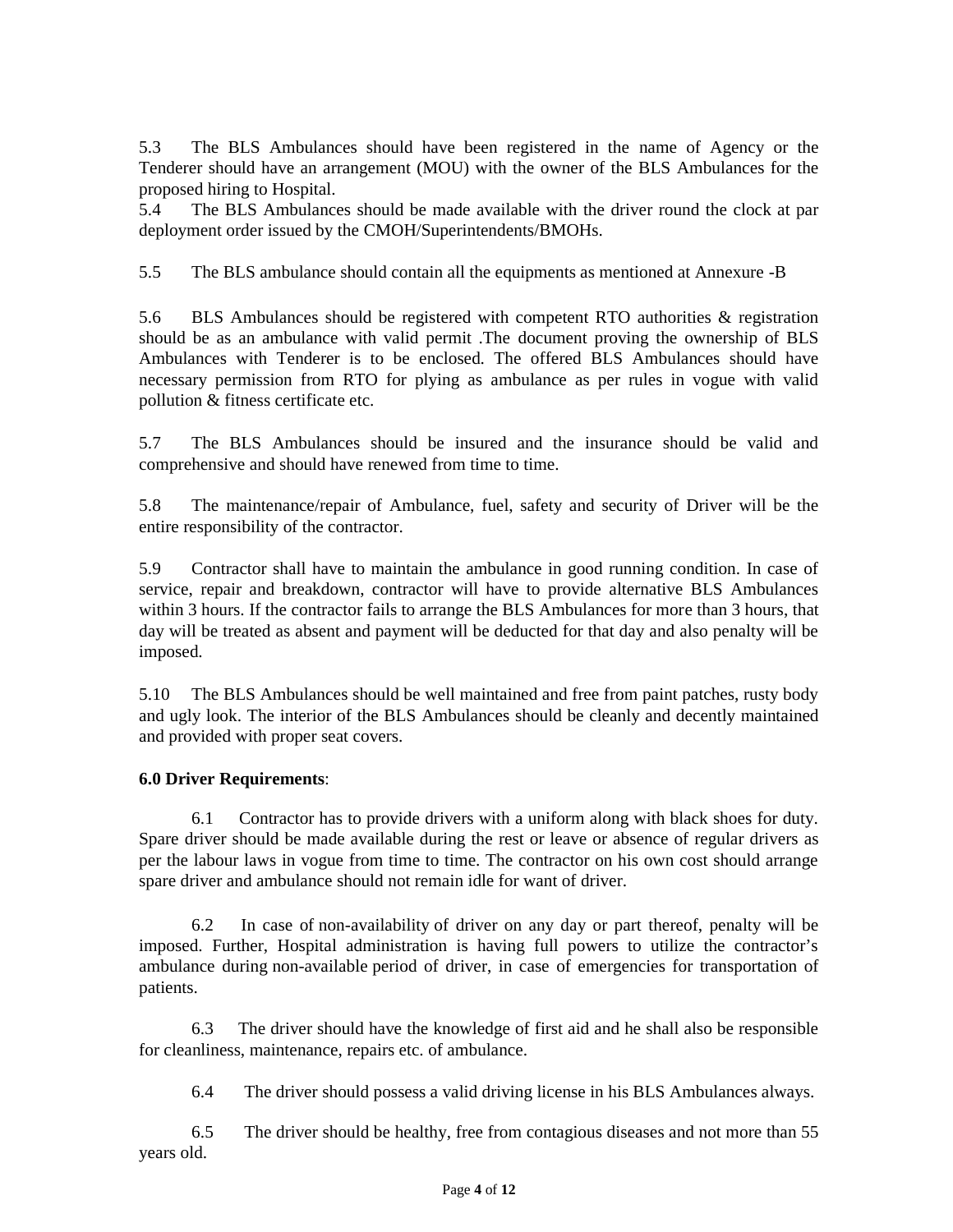6.6 The driver should be always be present with the BLS Ambulances so that there will be no difficulty to get him whenever he is required for carrying patients.

6.7 Driver should have mobile phone for easy and quick communication.

6.8 The driver shall not be found intoxicated on duty. If the driver is found to have consumed alcoholic drink liquor etc, the driver will not be accepted and the contractor has to replace the driver on immediate notice.

6.9 The driver should report the designated officer, and should move the ambulance on the instructions of designated officer. The driver should maintain Register and should take signature from designated officer.

# **7.0 Requirements of Emergency Medical Technician (EMT)**

7.1 Contractor has to provide Emergency Medical Technician (EMT) with a uniform along with black shoes for duty. Spare EMT should be made available during the rest or leave or absence of regular EMTs as per the labour laws in vogue from time to time. The contractor on his own cost should arrange spare EMT and so that ambulance should not remain idle for want of EMT.

7.2 In case of non-availability of EMT on any day or part thereof, penalty will be imposed. Further, Hospital administration is having full powers to utilize the contractor's ambulance during non-available period of EMT, in case of emergencies for transportation of patients.

7.3 Minimum qualification of Emergency Medical Technician (EMT) –Higher Secondary Pass with Biology or Higher Secondary pass in any stream with having minimum 6 months nursing training certificate from any recognised institute.

7.4 The EMT should be healthy, free from contagious diseases and not more than 55 years old.

7.5 The EMT should be always be present with the BLS Ambulances so that there will be no difficulty to get him whenever he is required for carrying patients.

7.6 The EMT should have mobile phone for easy and quick communication.

7.7 The EMT shall not be found intoxicated on duty. If the driver is found to have consumed alcoholic drink liquor etc, the EMT will not be accepted and the contractor has to replace the driver on immediate notice.

# **8.0** SPECIAL **CONDITIONS OF CONTRACT**:

8.1 Ambulance must be available for 24 x7 at the designated place of deployment.

8.2 All repairs, maintenance, registration, license, insurance, etc., of BLS Ambulances and charges for driver & EMT shall be borne by the contractor only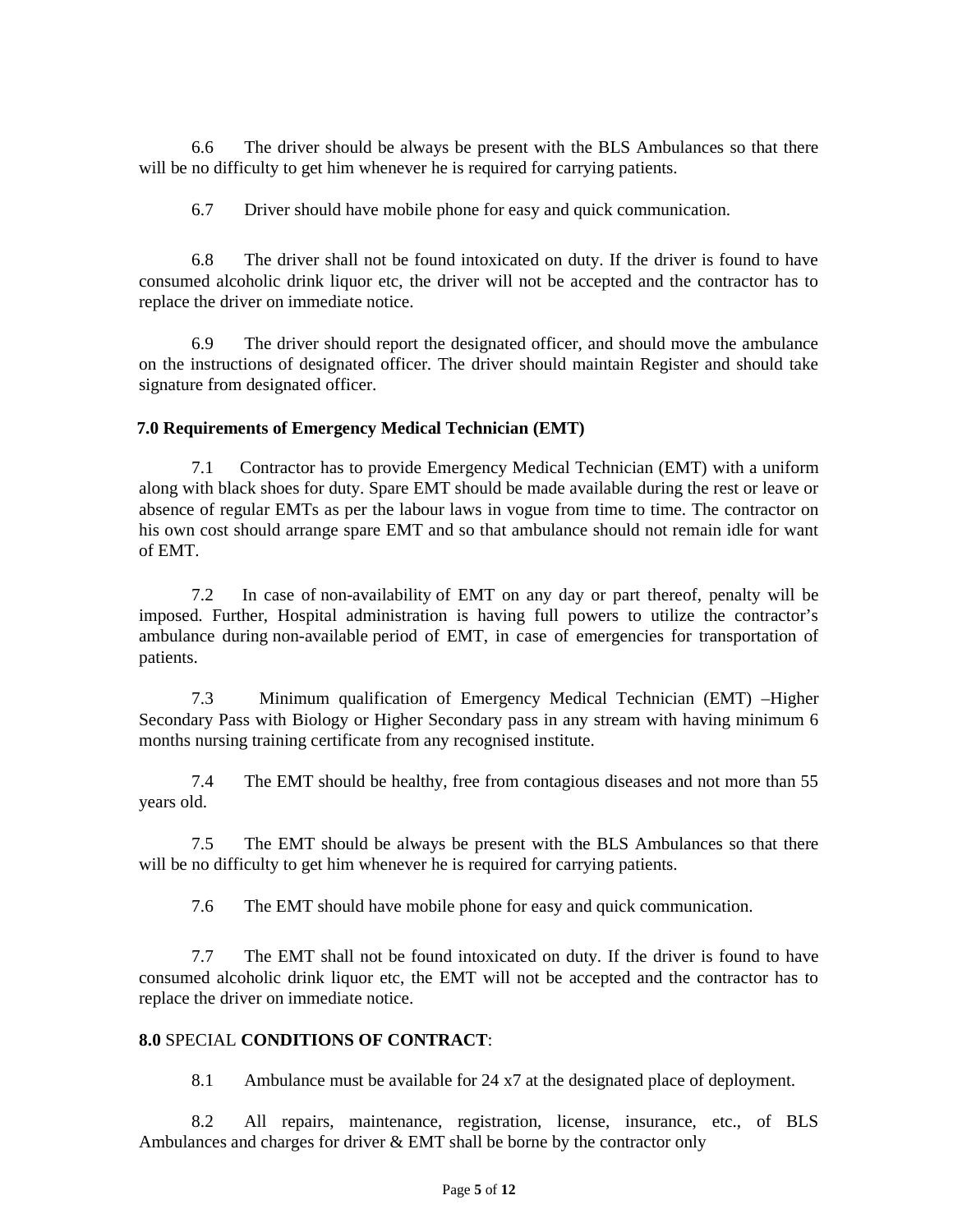8.3 The Tenderer shall have to produce originals of fitness certificate/registration/taxation/insurance certificates, of the BLS Ambulances etc. for verification along with attested Xerox copies to Hospital Authority.

8.4 Contractor shall have to arrange registration and insurance of ambulance with the transport authorities and be responsible for any damage or injury to the staff provided by him. Hospital Authority will not be responsible for any damage to ambulance on the staff.

8.5 Hospital Administration does not take any responsibility of the BLS Ambulances if involved in any accident or damage etc. The BLS Ambulances should be properly insured to cover all claims.

8.6 The contractor should provide alternative ambulance BLS Ambulances, if the BLS Ambulances kept breaks down or goes under repair such that always a BLS Ambulances should be available for 24 hours a day as per the tender conditions.

8.7. Contractor shall have to follow all the statutory requirement & Central & state Govt. rules & regulation & subsequent amendments wherever applicable.

8.8 The contractor has to keep in touch with the designated hospital officers everyday to find the movement programme according to day-to-day works and for arranging relief driver /EMT wherever the BLS Ambulances s are required.

8.9 Contractor shall have to assure payment of minimum wages to the staff appointed by them as per minimum Wages ACT 1959 in accordance to state Govt wherever applicable..

8.10. The delay in execution of work after the agreement/work orders are finalized/issued due to non-availability of man-power, non-availability of BLS Ambulances or any other reason shall not be accepted as an excuse for delay in execution of contract. In such a situation the Hospital administration shall have the liberty to terminate the contract as per the rules in force.

8.11 The contractor shall furnish details of contractor's staff deployed by him along with full description, address etc. for this work prior to start of the work to the Hospital Authority and shall notify the changes there in from time to time.

8.12 The contractor's staff (driver/EMT) so engaged by the contractor should be courteous, well mannered and well behaved. Hospital Authority reserves the right to ask the contractor to remove any staff, if found to be unsuitable for work or on any other ground like bad conduct, bad performance etc.

8.13 Contractor shall ensure that only identified and authorized persons are engaged by him to carry out the work in the Hospital premises for ambulance and they do not create any nuisance or disturbances.

8.14 The Hospital Authority shall not entertain any request or claim by the contractor's staff for any temporary/casual/permanent employment in the Hospital on the basis of work done through this contract at any point of time. The contractor shall make this clear to his staff.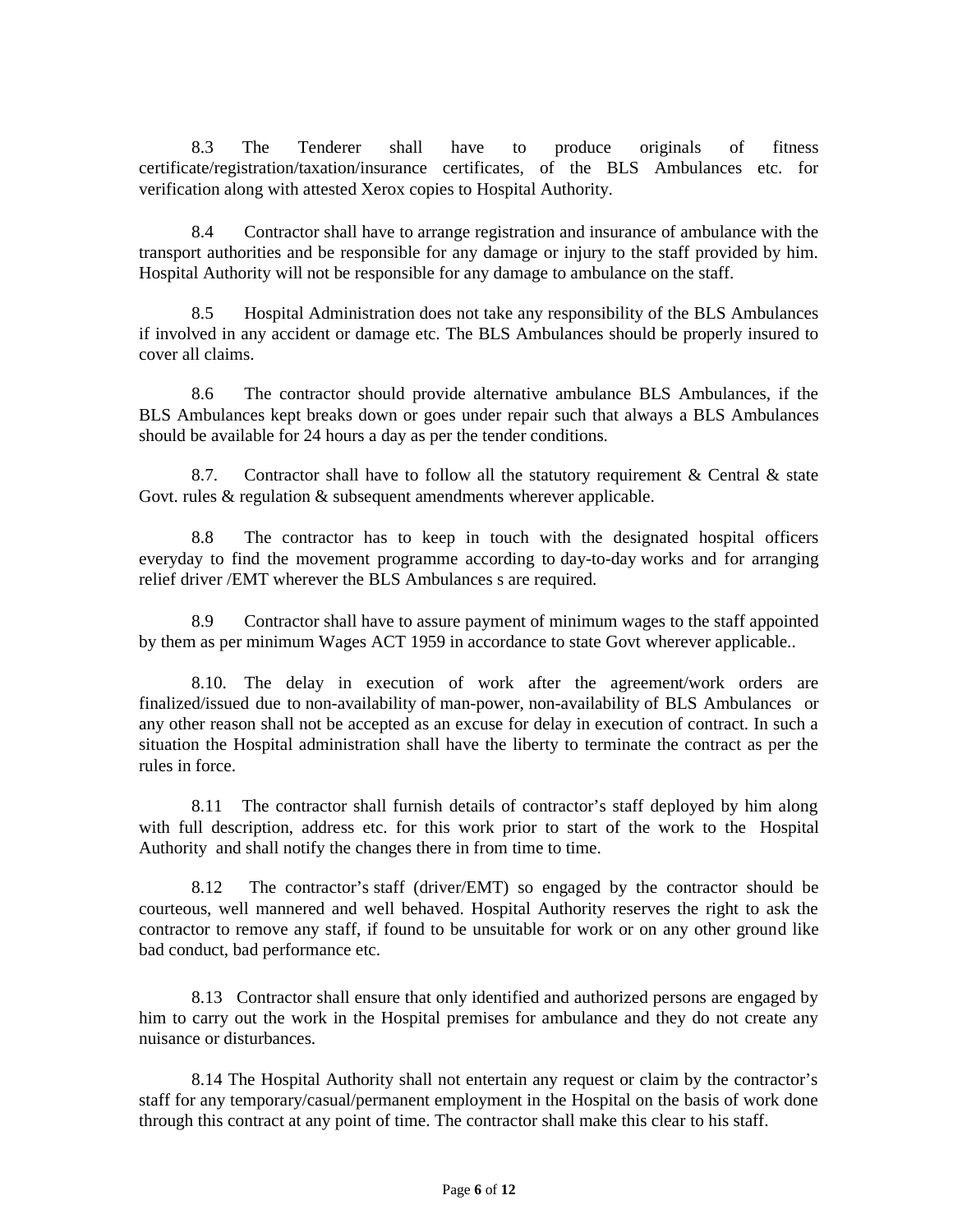8.15 Hospital Authority will not provide any medical facilities to the contractor's staff engaged by contractor.

8.16 The Hospital Authority shall maintain a register with the details of attendance of driver, EMT availability of ambulance with all medical equipments, Oxygen facilities, and transportation of Patients etc., which shall be jointly certified by the Contractor's representative and the Hospital Authority daily.

Extract of this register has to be submitted along with the bills without which the bills cannot be settled.

8.17. The Hospital Authority is not responsible to pay compensation/insurance in case the contractor's staff, gets injury/an accident or in the event of death during working or in the premises. It is total responsibility of the firm to take care and liability in such issues

| Fixed Hiring<br>Charges including<br>Honorarium for<br><b>EMT</b> Payable | Incidental Expenses for<br>Carrying COVID<br>Patient @Rs.100/- per<br>Patient per day | Fuel Charges @12 km<br>per Litre + Mobil $@5$<br>litre per 2500 km run | Amount for each<br><b>BLS</b> ambulance            |
|---------------------------------------------------------------------------|---------------------------------------------------------------------------------------|------------------------------------------------------------------------|----------------------------------------------------|
| Rs.30000/- Per<br>Month                                                   | $Rs.15000/-$ Maximum<br>per Month                                                     | Rs.45000/- Maximum<br>per Month                                        | $Rs.90000/-$ Maximum<br>per Ambulance per<br>Month |

#### **9. OFFERED PRICE:**

.

The above stated charges are subject to applicable statutory deductions.

9.2.Fuel will be issued by the respective hospitals/Blocks.

- 9.3. The Ambulance owner shall maintain logsheet for each vehicle which is to be counter signed by the designated official and to submit the same along with monthly bill to respective hospitals/Blocks.
- 9.4. Payment shall be released by the respective hospitals/Blocks on submission of monthly bills after proper verification.
- **10.** Application shall be made with details of specifications of the vehicle along with self attested copies of PAN card of the owner, GST Registration Certificate (if available), all self attested statutory documents related to the vehicle to be placed on hire. List of Documents to be submitted is mentioned in Annexure C.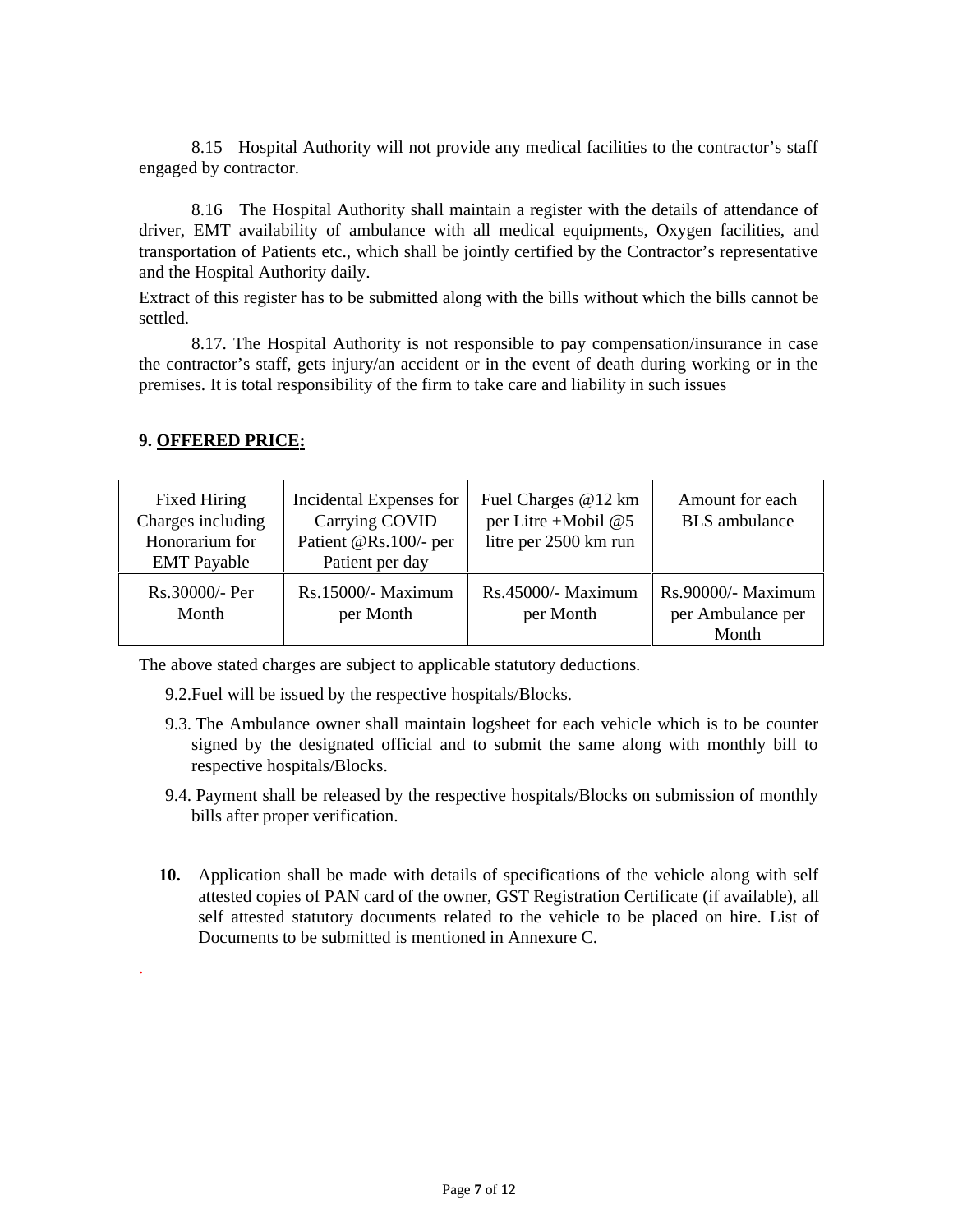## **Annexure -A**

#### **Vehicle Specification: Basic Life Support (BLS) Ambulance A) General Vehicular Design and Floor Plans**

This ambulance should be as per AIS-125 certified manufactured with monocoque / or chassis ladder Type body. The ambulance should be designed, built and equipped with operating accessories as specified herein. The assembly, sub-assembly and equipment should be integrated in such a way so as to enable the vehicle function in a reliable way and in a sustained fashion with durability and ensuring safety and comfort to patient and team.

The design of the vehicle and the specified equipment shall permit accessibility for servicing

/ Replacement and adjustment of components / parts and accessories, with minimum disturbance to other components and systems with the equipment, devices, medical accessories and electronic equipment should be standard commercial products.

#### **Vehicle Characteristic:**

The Ambulance to be provided for the service can be of similar make of Ambulances as provided by renowned patient transport ambulance manufacturer like Force Motors, Tata Motors, Mahindra & Mahindra which provides patient transport ambulances as per AIS -125 policy.

The ambulances for BLS and ALS can be of similar make and model

- a) **Engine Mount** : Front Longitudinal
- b) **Body Structure:** Ambulances of Monocoque or Chassis ladder design.
- c) **Wireless & GPS System**: Suitable provision is to be made for fitment of wireless and GPS equipment on all thevehicles including electrical requirements.

#### **B) Patient Compartment:**

Patient Compartment volumetric space shall be sufficient in size to transport occupants and accommodate *I* store all equipment & fitments and to ensure patient comfort with adequate provision for storage of medicines/consumables/equipment should be made by providing lockable cabinets & drawers and the Floor (except the wheel humps) should be flat, anti- static & should be finished with 2mm thick Anti-skid PVC vinyl matting.

- **a)** Ambulance Cot/stretcher as per specifications of AIS 125 it should be movable, can be taken out with ease, should load seamlessly and has locking mechanism with water proof mattress.
- **b)** A Seat for the Doctor/Paramedic should be installed facing towards the rear of the patient compartment  $\&$  it should be near to the primary patient's head for easy accessibility.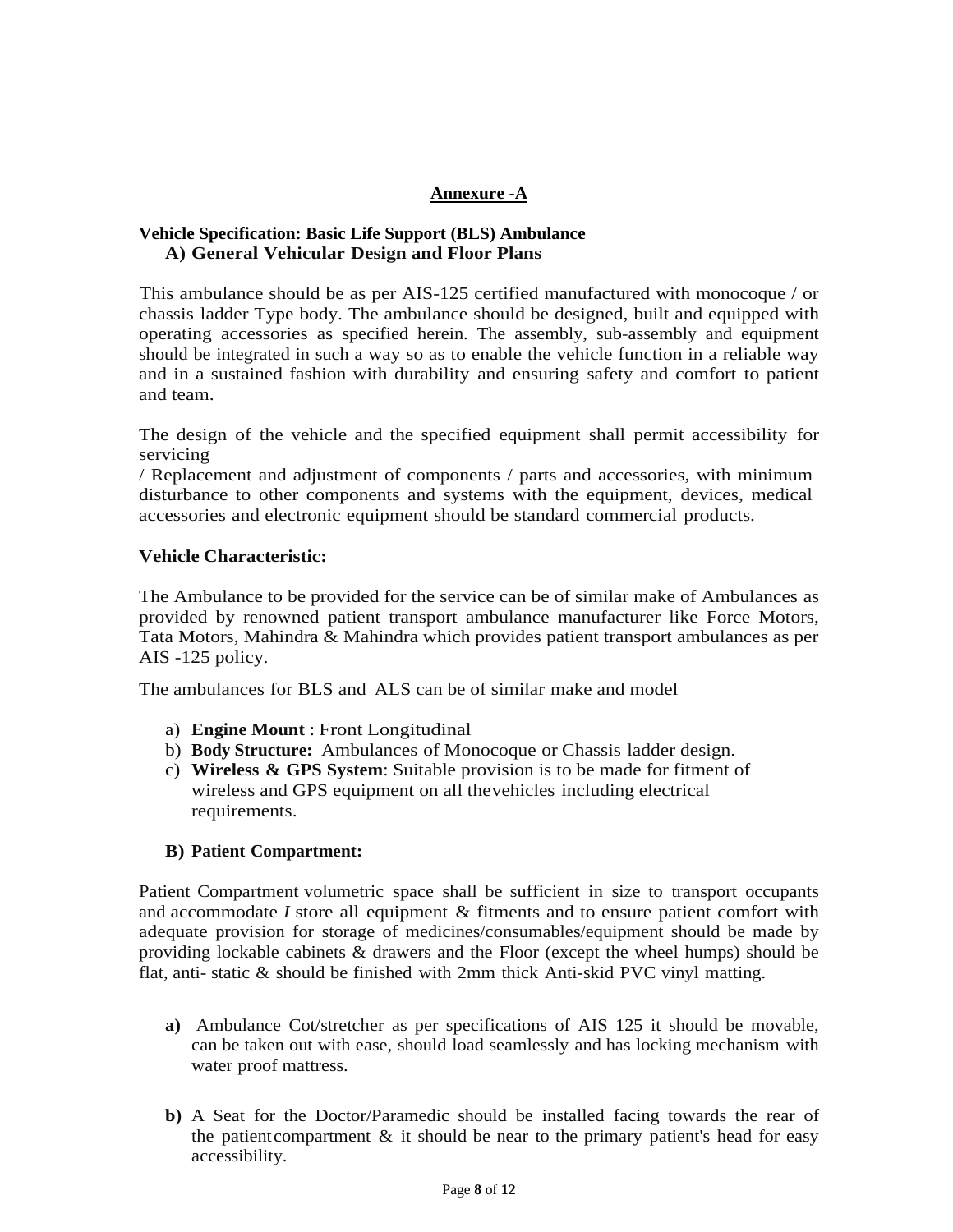- **c)** A Squad bench with backrest suitable to accommodate minimum 3 sitting patients or
- **d)** Folding/scoop stretcher shall be installed along the side wall.
- **e)** Foldable Carrying Chair (Wheel Chair cum Stair Chair)-

Net weight to be less than 10 Kgs with Pull through, telescoping long handles built in to lift patients & carry them through narrow passage.

## **f)** Dust Bin

Concealed portable dust bins for waste disposal should be provided at suitable locations bothfor bio-medical waste and non-Medical Waste.

## **g)** Fire extinguisher

Two numbers of multipurpose fire extinguishers of ABC Type duly filled should be provided. One fire extinguisher shall be placed in the Driver's cabin and the second in patient's compartment, at appropriate location, where it is easily visible and symbolized.

## **h)** Oxygen Delivery System

The ambulance shall have medical oxygen system (manifold) capable of storing and supplying medical grade oxygen. The manifold should have two oxygen cylinders which should be at least B-type. All oxygen cylinders being used in the ambulance should be the portable cylinders.

# **C) Siren**

All siren loudspeakers have to be mounted on the front of the vehicle. The main sound direction must be in driving direction. Further, there should be a public address system that can be operated at all times ergonomically from the driver's seat.

# **D) Exterior Special Lighting and Illumination**

- a) The ambulance should have the flashing lights mounted on the roof top. The flashers shouldflash cyclically using appropriate flashers.
- b) Electrical System

The electrical system should be of uniform specification in Basic Life Support Ambulances. Each ambulance should have additional 'supplementary battery(s)' sufficient enough to power the no n- Original Equipment Manufacture-Base electrical load requirements of the homologated vehicle.

c) Emblems, Marking & Colour Scheme

Guidelines in regards to Emblems and Markings for Ambulances issued by the Governmentof India from time to time as per the Motor Vehicle Act shall be applicable.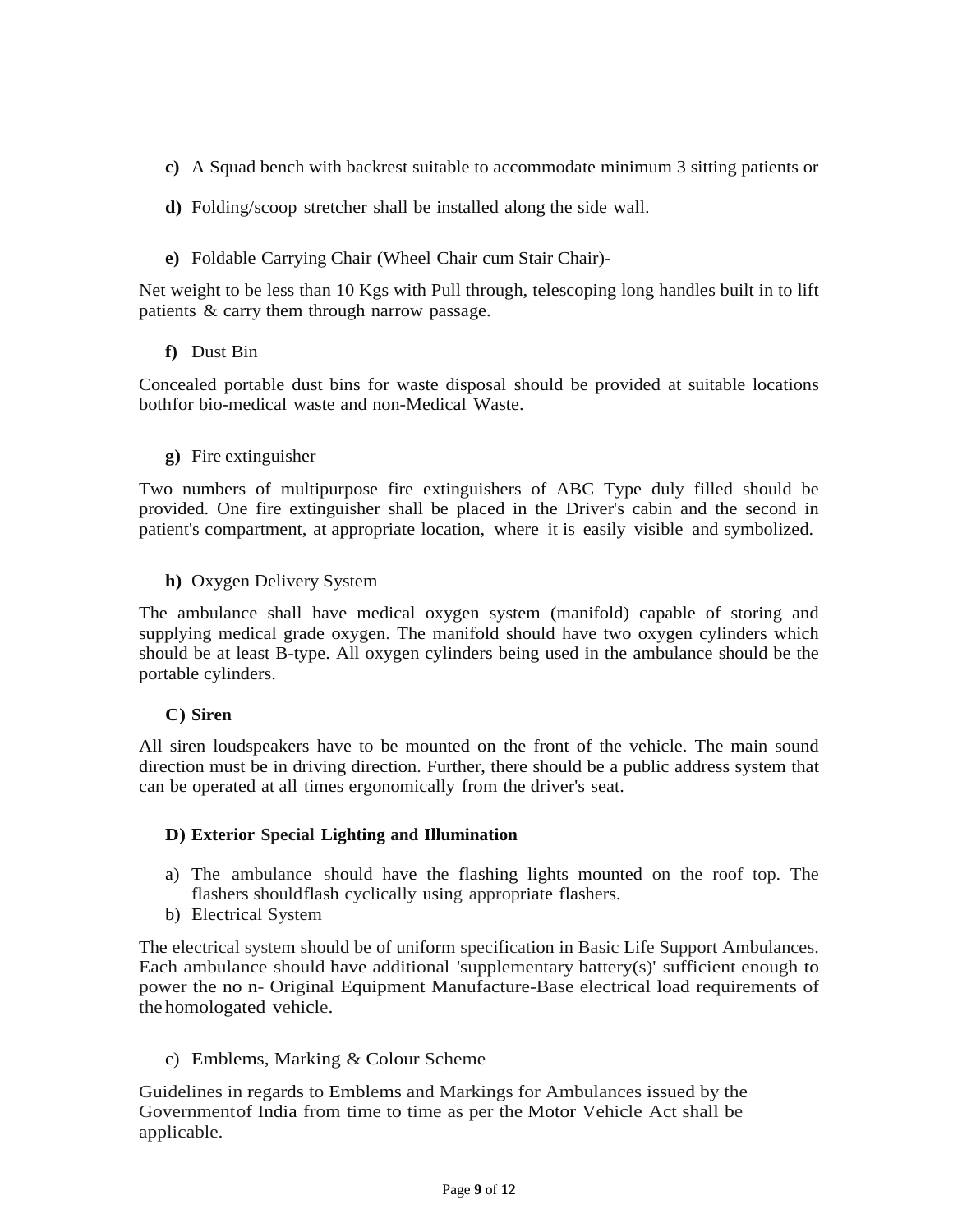#### **Annexure-B**

| N <sub>o</sub> | <b>Equipment List</b>             | Ambulance Type                      |
|----------------|-----------------------------------|-------------------------------------|
|                |                                   | <b>Basic Life Support Ambulance</b> |
|                | Ambulance stretcher (Collapsible) | Basic Life Support                  |
| $\overline{2}$ | <b>Foldable Stretcher</b>         | Basic Life Support                  |
| 3              | Oximeter                          | <b>Basic Life Support</b>           |
| $\overline{4}$ | Oxygen Flow Meter with Humidifier | <b>Basic Life Support</b>           |
| 5              | Oxygen Cylinder(B Type)           | <b>Basic Life Support</b>           |
| 6              | Nebulizer                         | <b>Basic Life Support</b>           |
| 7              | Stethoscope                       | Basic Life Support                  |
| 8              | BP Apparatus (Manual)             | <b>Basic Life Support</b>           |
| 9              | Pupillary Torch                   | Basic Life Support                  |
| 10             | <b>Needle Sharp Container</b>     | <b>Basic Life Support</b>           |
| 11             | Thermometer (Digital)             | <b>Basic Life Support</b>           |
| 12             | First Aid Kit Bag                 | <b>Basic Life Support</b>           |
| 13             | Search Light                      | <b>Basic Life Support</b>           |

## **Equipment for Basic Life Support (BLS) Ambulance.**

The equipment are the basic requirement for a basic life support ambulance and to further that the ambulance to be provided with Medical Consumables for Non-Invasive Oxygen Delivery and all the consumables as deemed necessary including the Personal Protective gear, sanitization material.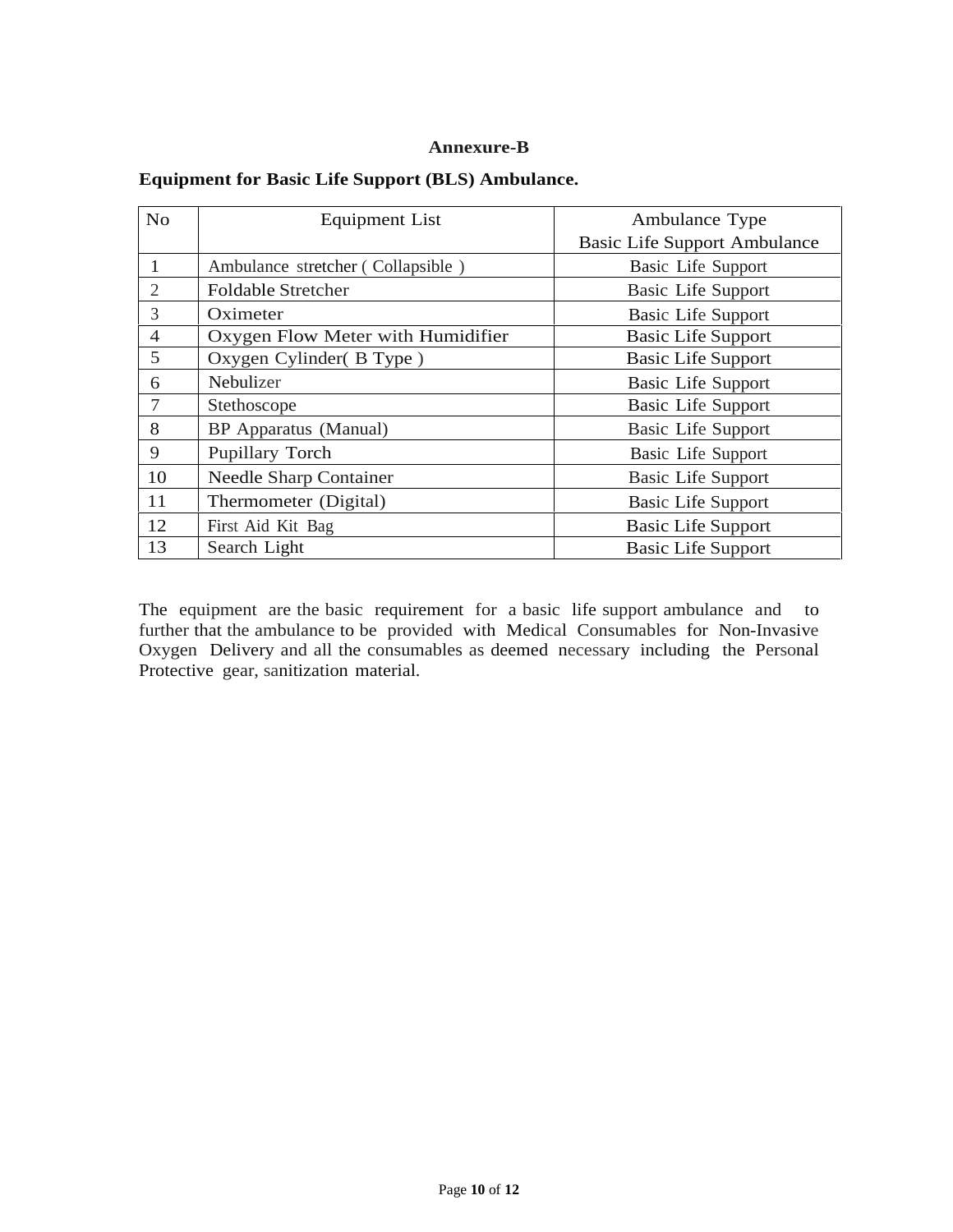## **Annexure C**

#### Format for Application

To

The Chief Medical Officer of Health & Secretary District Health & Family Welfare Samiti North 24 Parganas

Sub: Application against Expression of Interest Notice No………………dt……………..

Sir,

In reference to above stated Notice, I do hereby express my willingness for supply BLS ambulance with requisite specifications. The details are placed hereunder for favour of your kind perusal as under:-

- 1. Name of the Owner/Agency :
- 2. Office Address:
- 3. Contact Person :
- 4. PAN No:
- 5. GST Registration No:
- 6. Contact No:
- 7. Email :
- 8. Credentials (if any) :
- 9. Number of BLS Ambulances to be placed on hire :
- 10. Registration Number of Ambulance(s):
- 11. Fitness Certificate Valid up to :
- 12. Insurance Paid up to :
- 13. Road Tax Paid up to :
- 14. Bank Account No:
- 15. Bank, Branch & IFSC Code :

Self attested documents in support of above stated details are enclosed herewith which may kindly be perused.

I do hereby declare that I have read and understood the Notice inviting 'Expression of Interest' mentioned herein above and will be abide by the terms and conditions mentioned therein the Notice.

Yours faithfully,

Full Signature of the applicant